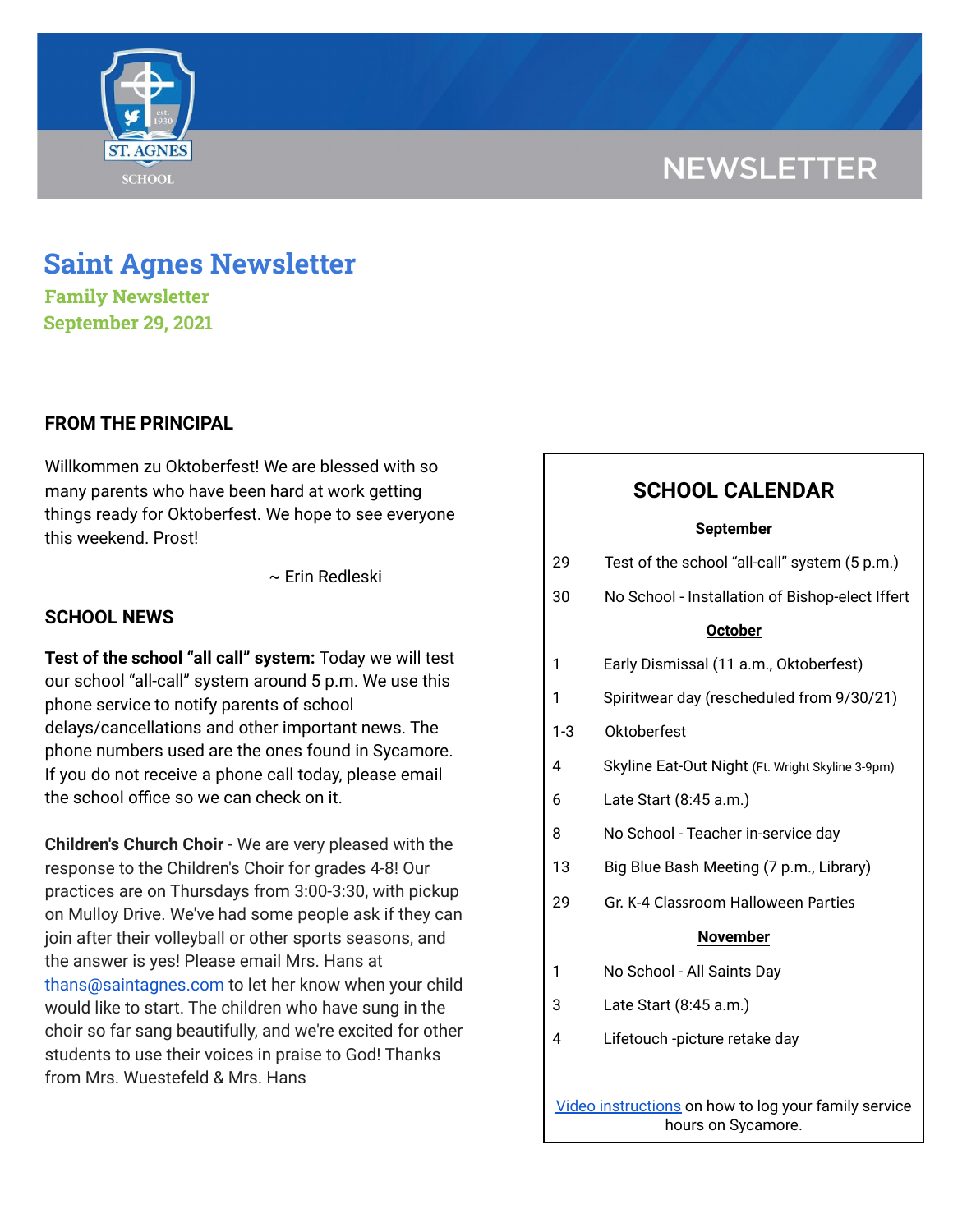**Lifetouch School Pictures**: Today we sent home the school pictures that were taken. Lifetouch will return to Saint Agnes on November 4 to take pictures of students that were absent on the original picture day. If you want your child's picture retaken, return your child's photo package to the school office and a new picture will be taken on November 4th.

### **UPDATES**

**COVID-19**: Two students are currently quarantined due to a close contact household exposure.

**Bus #1:** Bus #1 remains out of service. When the bus is back in service, an email and all-call will be sent to notify families. Thank you for your patience and understanding.

**Masks:** We are still required to wear masks at school. Please make sure your child brings one that fits properly to school every day. It's also a good idea to put a spare one in their backpack. Thanks.

#### **OKTOBERFEST**

Come to Oktoberfest this weekend - Friday, Saturday and Sunday!! The fest will feature a German grill, biergarten, silent auction, Holy Donuts, rides, games of chance, kids games and food trucks! Be sure to check out the live bands each evening, too.

We have sold over \$29,000 in Split the Pot/Wildcat Explosion Raffle tickets. WOW!

The Oktoberfest Raffles and Silent Auction are now LIVE for bidding! [Oktoberfest21.Givesmart.com](http://oktoberfest21.givesmart.com/) Use the link and share with friends and family! Shop now and check back daily for new auction items!

Oktoberfest volunteer sign up (Reminder: Please note the description for each booth as nearly all the booths require at least one adult or all adults per shift. 6th - 8th grade students should sign up to volunteer using the third link below. ) <https://www.signupgenius.com/go/4090f4da9ab23a7fb6-20211>

Oktoberfest Boosters Grill sign up

<https://m.signupgenius.com/#!/showSignUp/4090f4da9ab23a7fb6-20212>

Oktoberfest volunteer sign up for 6th-8th graders only (students can work the children's games booth) <https://www.signupgenius.com/go/4090f4da9ab23a7fb6-20213>

If you have any questions regarding Oktoberfest volunteers, silent auction, raffle tickets or general Oktoberfest questions, please email stagnesoktoberfest@gmail.com or contact Lisa Mosley or Annette Ward.

#### **Mission Statement of Saint Agnes School**

Saint Agnes School exists to provide excellence in Catholic education while inspiring and empowering our students to live the Gospel message of Jesus Christ. As compassionate and faithful Christians, we continue to pursue our spiritual journey, achieve our highest academic potential, and be stewards of the Catholic faith to others.